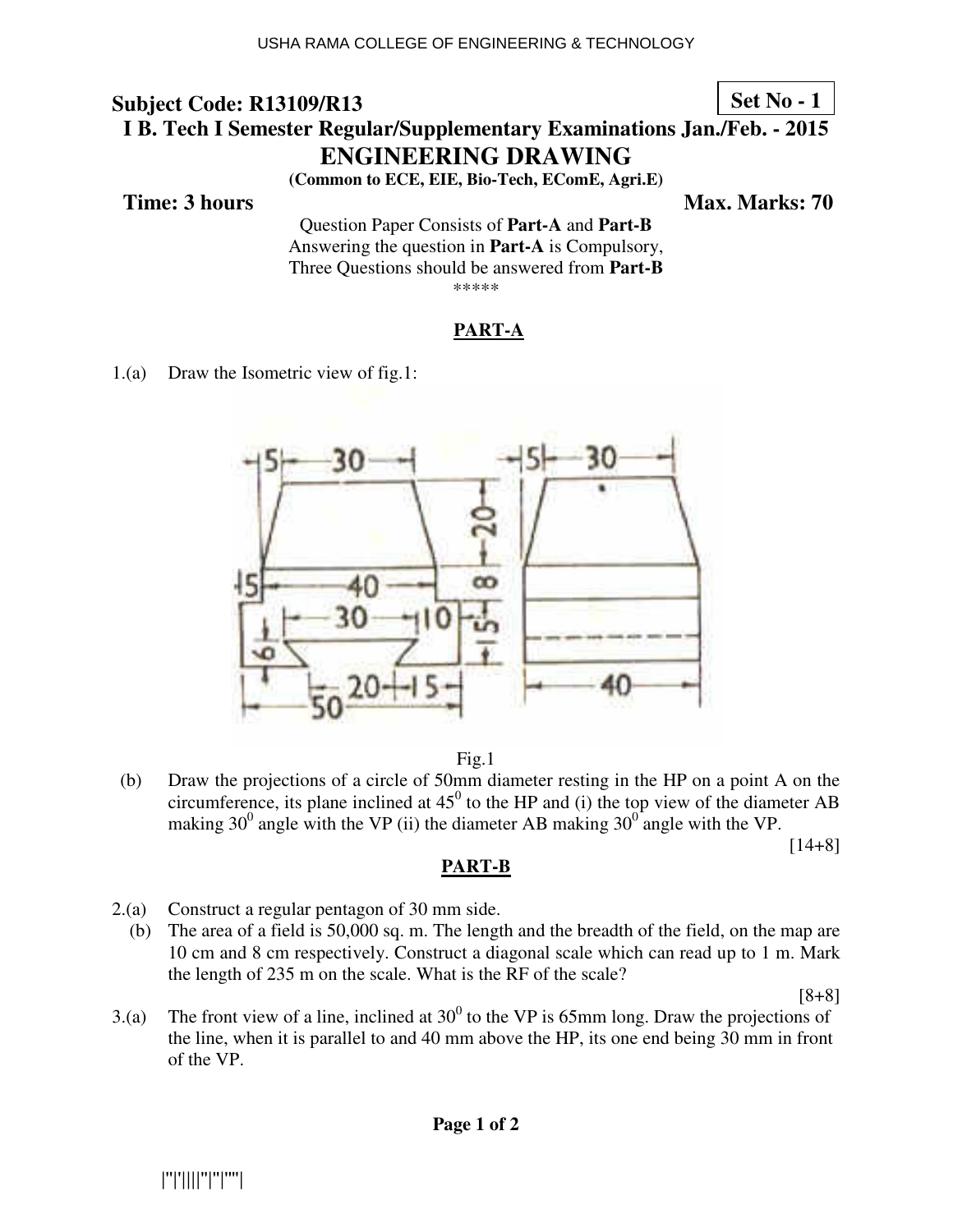#### USHA RAMA COLLEGE OF ENGINEERING & TECHNOLOGY

# **Subject Code: R13109/R13 13**

|''|'||||''|''|''''|

- 3.(b) Draw the projections of a straight line AB of 60mm long, in the following positions:
	- (i) Perpendicular to HP and in VP and one end on HP
- (ii) Parallel to and 30 mm m in front of VP and on HP
- (iii) Inclined at  $30^0$  to VP, in HP and one end on VP
- 4. Two oranges on a tree are respectively 1.8 m and 3 m above the ground and, 1.2 m and 2.1 m from a 0.3 m thick wall, but on the opposite sides of it. The distance between the oranges, measured along the ground and parallel to the wall is 2.7 m. Determine the real distance between the oranges. [8+8]
- 5. Draw the projections of a regular pentagonal of 40 mm side, having its surface inclined at  $30^0$  to the HP and a side parallel to the HP and inclined at an angle of  $60^0$  to the VP.
	- [16]

[16]

[16]

- 6. Draw the projections of a pentagonal prism, base 25 mm side and axis 50 mm long, resting on one of its rectangular faces on the ground with the axis inclined at  $45^{\circ}$  to the VP.
- 7. Draw fig.2 (i) Front View iew (ii) Top View (iii) Side View from the right



**Page 2 of 2** 

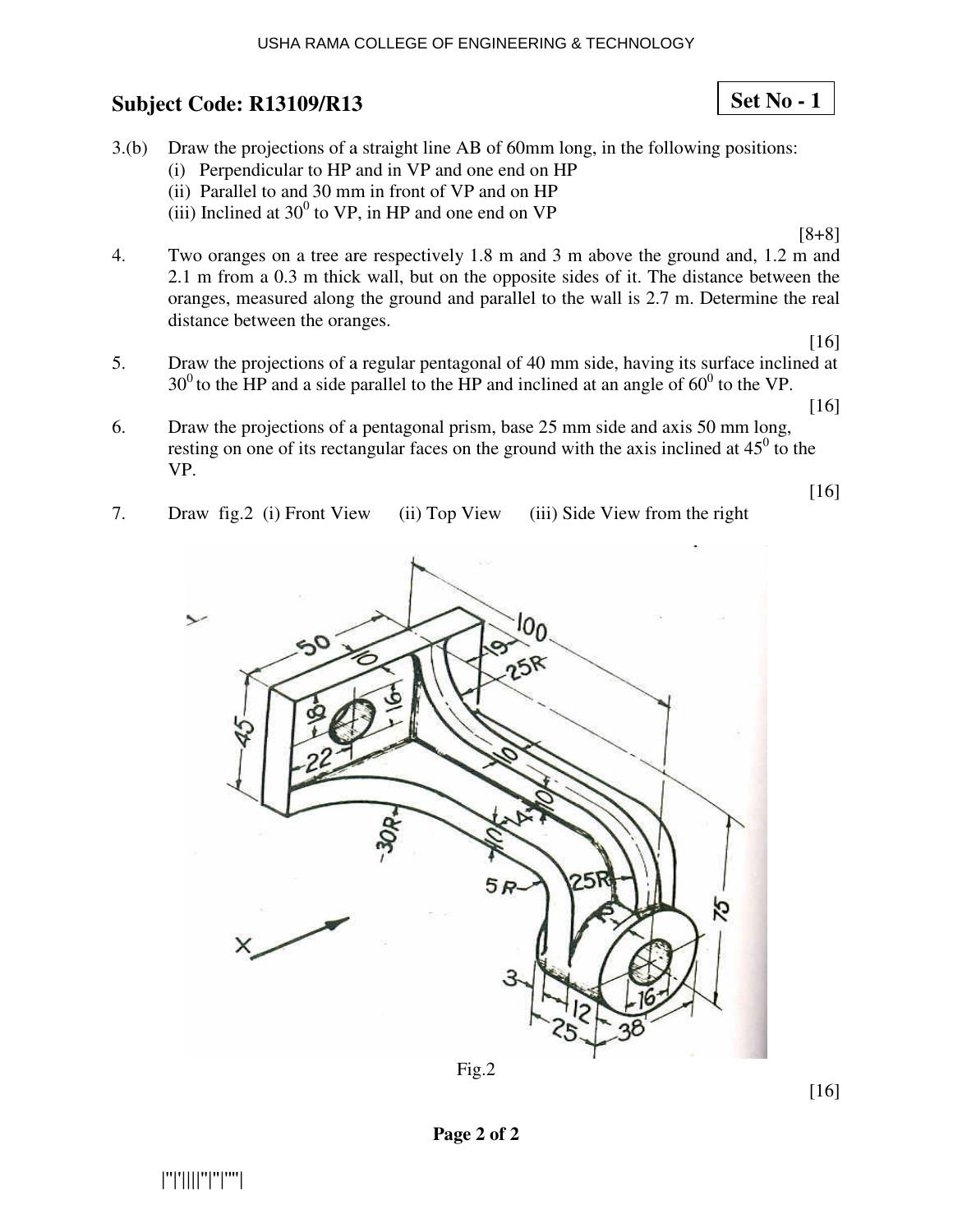**Set No - 2**

# **I B. Tech I Semester Regular/Supplementary Examinations Jan./Feb. - 2015 ENG NGINEERING DRAWING**

**(Common on to ECE, EIE, Bio-Tech, EComE, Agri.E)** 

#### **Time: 3 hours**

*Ma* **ax. Marks: 70**

Questio tion Paper Consists of **Part-A** and **Part-B** Answering the question in **Part-A** is Compulsory, Three Questions should be answered from Part-B \*\*\*\*\*

## **PART-A**

1.(a) Draw fig.1 (i) Front View (ii) Top View (iii) Side View



Fig.1

(b) A plate having shape of an isosceles triangle has base 50 mm long and altitude 70 mm. It is so placed that in the front view it is seen as an equilateral triangle of 50 mm sides and one side inclined at  $45^{\circ}$  to xy. Draw its top view.

[14+8]

## **PART-B**

 $2.(a)$  The major axis of an ellipse is 150 mm long and the minor axis is 100 mm long. Find the foci and draw the ellipse by arcs of circle method. Draw a tangent to the ellipse at a point on it 25 mm above the major axis.

**Page 1 of 2** 

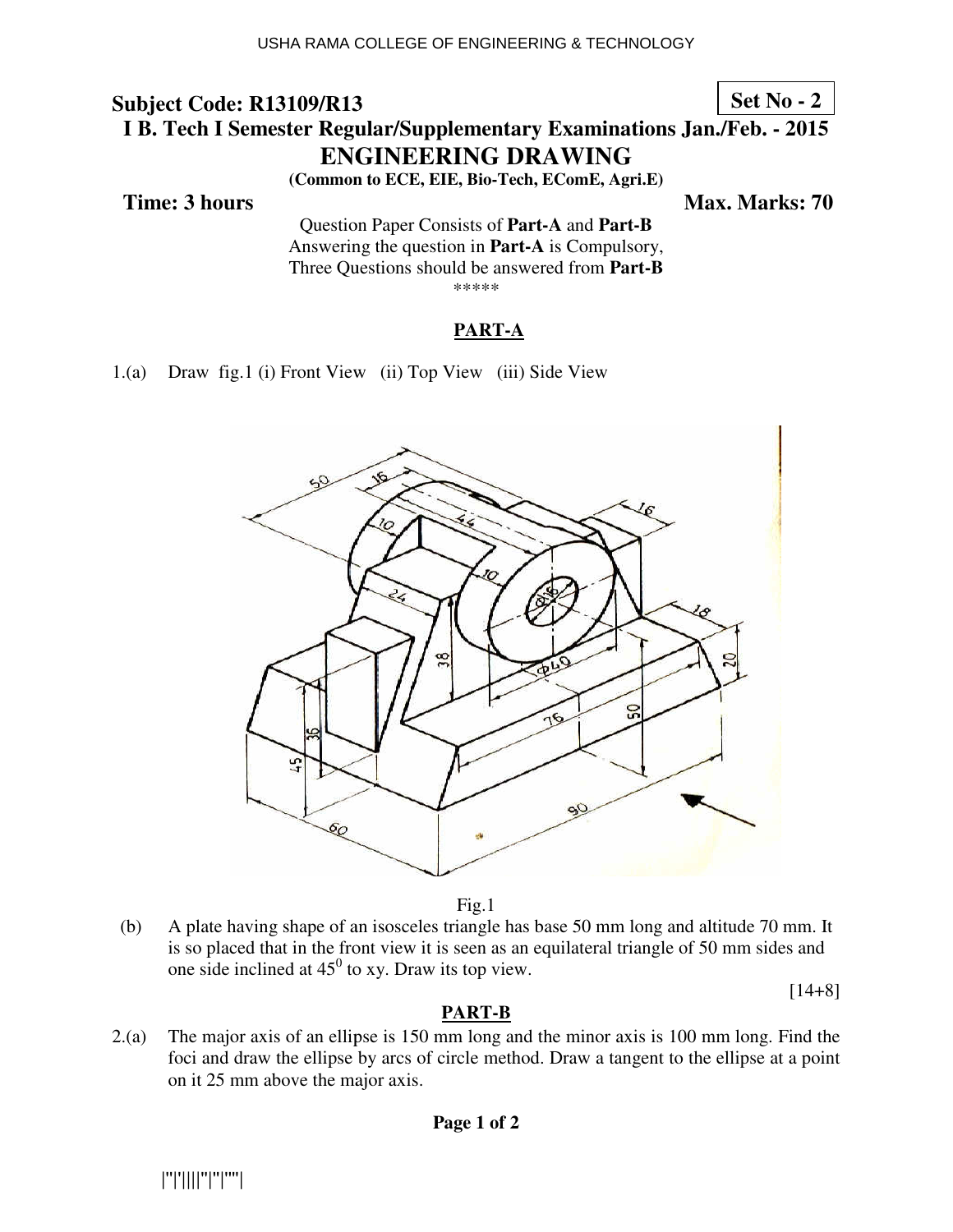- $2.(b)$  Draw a Vernier scale of RF=1/25 to read centimeters up to 4 metres and on it, shown lengths representing 2.39 m and 0.91 m.
- $3(a)$  A point P is 20 mm below HP and lies in the third quadrant. Its shortest distance from xy is 40 mm. Draw its projections.
- (b) A line AB which is perpendicular to HP and 80mm long has its end B, 20mm below HP and 30mm in front of VP. Another line AC, which is 60mm long, is parallel to both HP and VP. The midpoint D of the line AC is joined to B. Draw the projections and determine the inclination of the line BD with HP.
- 4. A line AB, inclined at  $40^0$  to the VP, has its ends 50 mm and 20 mm above the HP. The length of its front view is 65 mm and its VT is 10 mm above the HP. Determine the true length of AB, its inclination with the HP and its HT. [8+8]
- 5. An hexagonal lamina of 20 mm side rests on one of its corners on HP. The diagonal passing through this corner is inclined at  $45^{\circ}$  to HP. The lamina is then rotated through  $90<sup>0</sup>$  such that the top view of this diagonal is perpendicular to VP and the surface is still inclined at  $45^{\circ}$  to HP. Draw the projections of the lamina. [16]

[16]

6. A tetrahedron of 40 mm side rests with one of its edges on HP and perpendicular to VP. The triangular face containing that edge is inclined at  $30^0$  to HP. Draw its projections.

[16]

[16]

5 20 12  $100$ 



**Page 2 of 2** 

7. Draw the Isometric view fig.2:

**Set No - 2**

[8+8]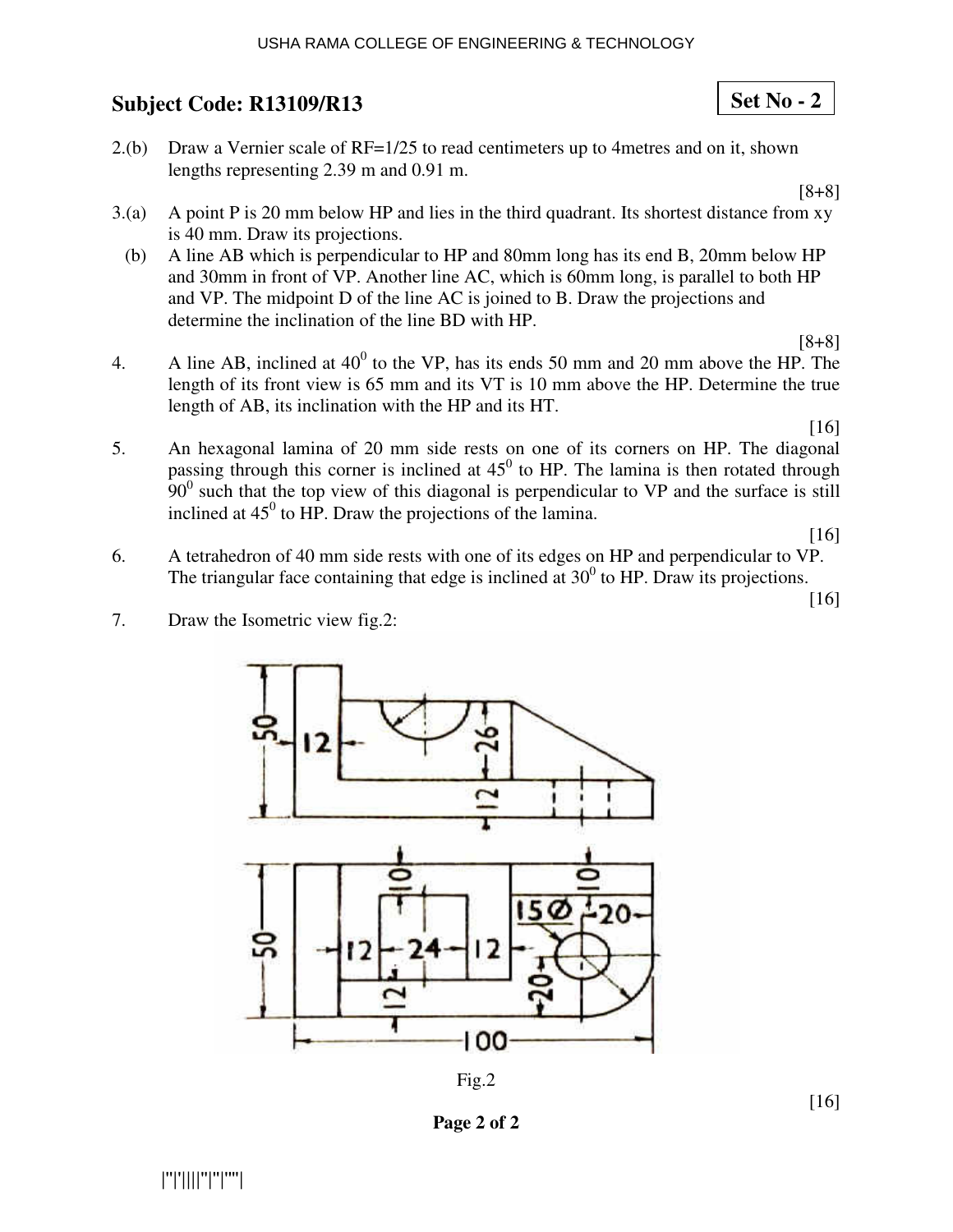**Set No - 3**

# **I B. Tech I Semester Regular/Supplementary Examinations Jan./Feb. - 2015 ENG NGINEERING DRAWING**

**(Common on to ECE, EIE, Bio-Tech, EComE, Agri.E)** 

## **Time: 3 hours**

*Ma* **ax. Marks: 70**

Questio tion Paper Consists of **Part-A** and **Part-B** Answering the question in **Part-A** is Compulsory, Three Questions should be answered from Part-B \*\*\*\*\*

## **PART-A**

1.(a) Draw the Isometric view assuming suitable data: fig.1



(b) A thin 30-60<sup>0</sup> set square has its longest edge in VP and inclined at  $30^0$  to HP. Its surface makes  $45^{\circ}$  with VP. Draw its projections.

[14+8]

## **PART-B**

- 2.(a) An underpass of a flyover has a size of 270 m  $\times$  10 m  $\times$  10 m. It is represented on a model by a volume of 8 cu.cm. What is the R.F? Construct a diagonal scale to read up to 300 m. Mark the distances 199 m and 8 m on the scale.
	- (b) Construct an ellipse when the major axis is 120 mm and the distance between the foci is 108 mm. Determine the length of the minor axis.

[8+8]

- 3.(a) Two pegs fixed on a wall are 4.5 m apart. The distance between the pegs measured parallel to the floor is 3.6 m. If one peg is 1.5 m above the floor, find the height of the second peg and the inclination of the line joining the two pegs, with the floor.
	- (b) A point P is 50 mm from both the reference planes. Draw its projections in all possible positions.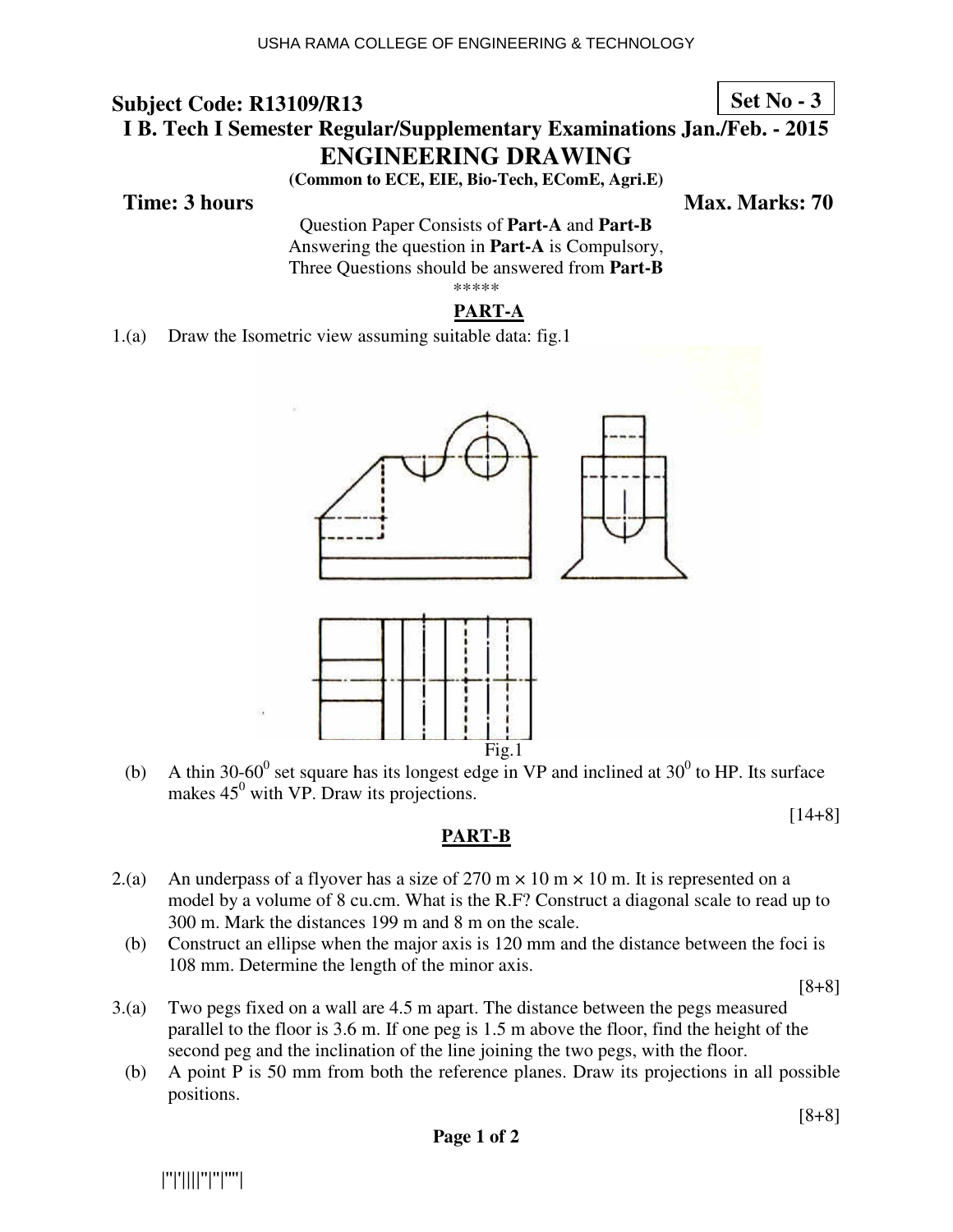4. The guy ropes of two poles 12 m apart, are attached to a point 15 m above the ground on the corner of a building. The points of attachment on the poles are  $7.5 \text{ m}$  and  $4.5 \text{ m}$  above the ground and the ropes make  $45^{\circ}$  and  $30^{\circ}$  respectively with the ground. Draw the projections and find the distance of the poles from the building and the lengths of the guy ropes.

[16]

**Set No - 3**

5. Draw the projections of a circle of 75 mm diameter having the end A of the diameter AB in the HP, the end B in the VP, and the surface inclined at  $30^0$  to the HP and at  $60^0$  to the VP.

[16]

[16]

- 6. Draw the projection of a cone, base 75mm diameter and axis 100 mm long and lying on the ground on one of its generators with the axis parallel to the VP.
- 7. Draw fig.2 (i) Front View (ii) Top View (iii) Side View



Fig.2

[16]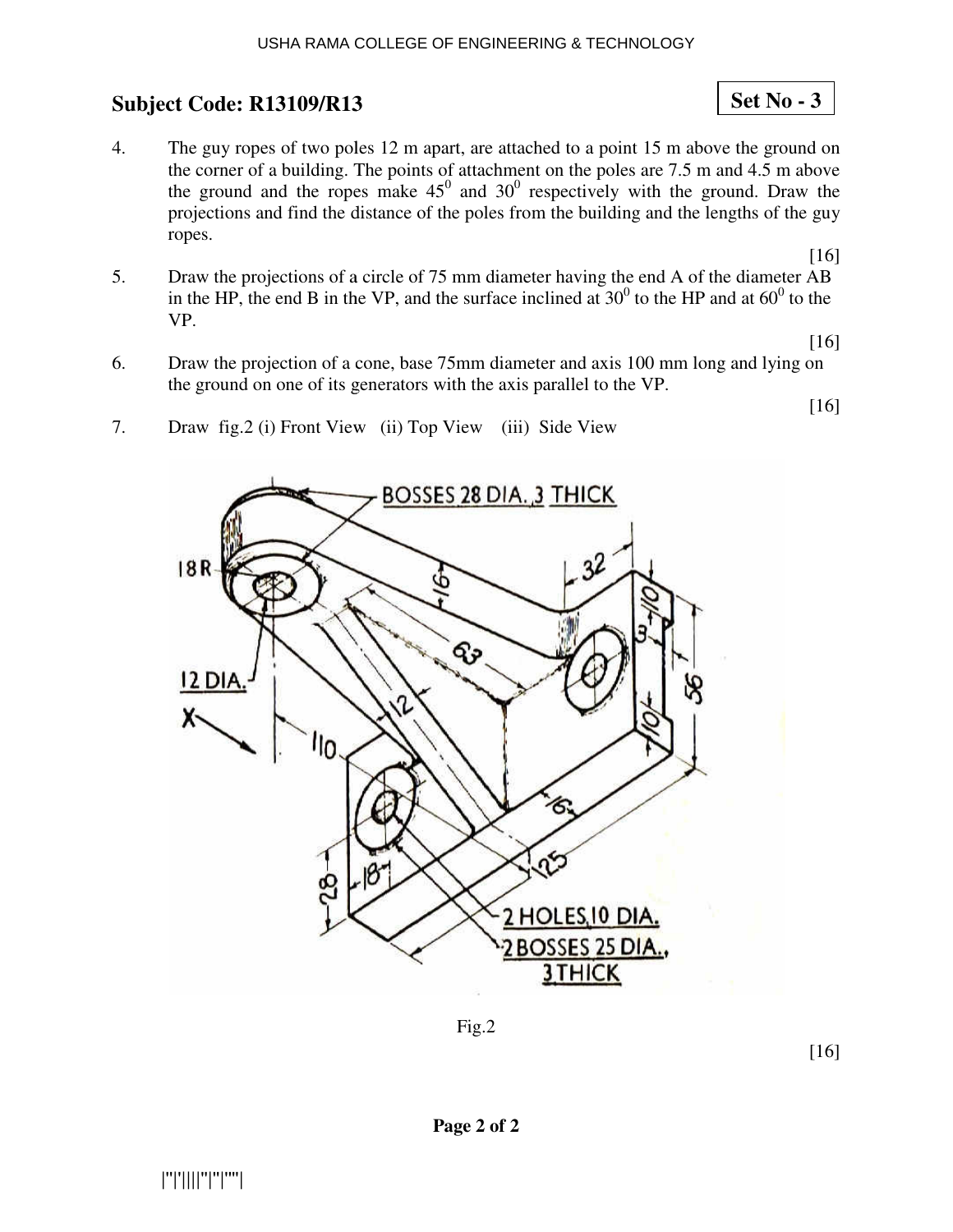**Set No - 4**

# **I B. Tech I Semester Regular/Supplementary Examinations Jan./Feb. - 2015 ENG NGINEERING DRAWING**

**(Common on to ECE, EIE, Bio-Tech, EComE, Agri.E)** 

## **Time: 3 hours**

*Ma* **Max. Marks: 70** 

Questio tion Paper Consists of **Part-A** and **Part-B** Answering the question in **Part-A** is Compulsory, Three Questions should be answered from Part-B \*\*\*\*\*

## **PART-A**

1.(a) Draw fig.1 (i) Front View (ii) Top View (iii) Both Side Views



Fig.1

(b) A thin circular metal plate of 54mm diameter has a square hole of 27 mm side, cut centrally through it. Draw its projections when the plate is resting on HP with its surface inclined at  $30^{\circ}$  to HP and an edge of the square hole perpendicular to VP.

 $[14+8]$ 

#### **PART-B**

- 2.(a) A plot of a ground is in the shape of a rectangle  $110 \text{ m} \times 50 \text{ m}$ . Inscribe an elliptical lawn in it. Take a suitable scale.
- (b) Construct a diagonal scale of RF=  $1: 32,00,000$  to show kilometers and long enough to measure upto 400 kilometers. Show distance of 257 km and 333 km on your scale.

[8+8]

3.(a) A point A is situated in the first quadrant. Its shortest distance from the intersection point of HP, VP and auxiliary plane is 60 mm and it is equidistant from the principal planes. Draw the projections of the points and determine its distance from the principal planes.